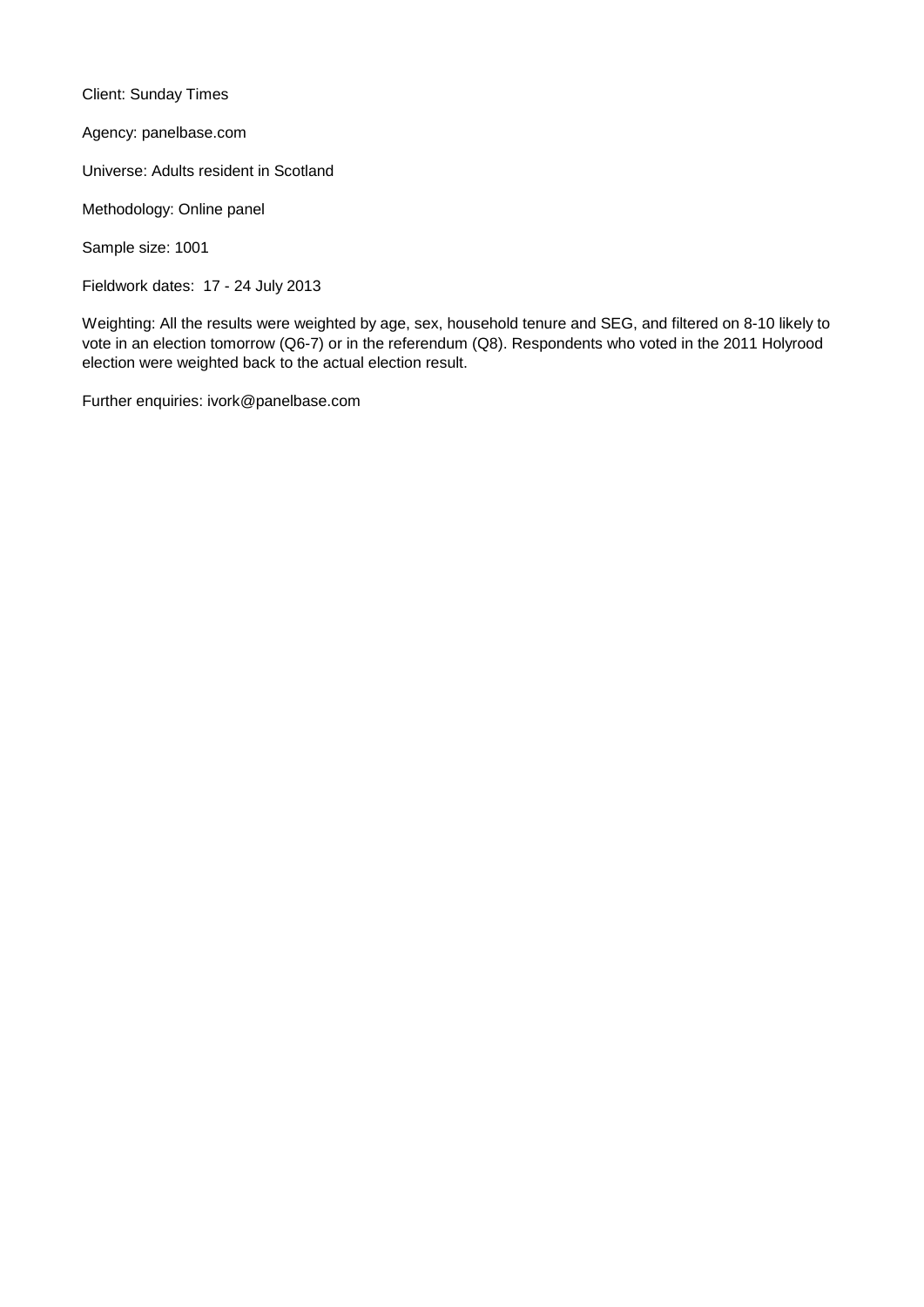|                                                              |                                         | Total                | Q1. Please select your gender.                      |                      | <b>Gender x Age</b>                 |                                  |                               |                                        |                                      |                             |  |
|--------------------------------------------------------------|-----------------------------------------|----------------------|-----------------------------------------------------|----------------------|-------------------------------------|----------------------------------|-------------------------------|----------------------------------------|--------------------------------------|-----------------------------|--|
|                                                              |                                         |                      | <b>Male</b>                                         | <b>Female</b>        | Male x 18-34                        | <b>Male x 35-54</b>              | <b>Male x 55+</b>             |                                        | <b>Female x 18-34 Female x 35-54</b> | Female x 55+                |  |
|                                                              |                                         |                      |                                                     |                      |                                     |                                  |                               |                                        |                                      |                             |  |
| <b>Total Weighted Base:</b><br><b>Total Unweighted Base:</b> |                                         | 814<br>(825)<br>100% | 386<br>(402)<br>100%                                | 428<br>(423)<br>100% | 97<br>(93)<br>100%                  | 152<br>(157)<br>100%             | 137<br>(152)<br>100%          | 97<br>(111)<br>100%                    | 163<br>(172)<br>100%                 | 168<br>(140)<br>100%        |  |
| Q6. If you did vote, who                                     | <b>Weighted Base:</b>                   | 814                  | 386                                                 | 428                  | 97                                  | 152                              | 137                           | 97                                     | 163                                  | 168                         |  |
| would you vote for with your SNP<br>constituency vote?       |                                         | 343<br>42%           | 183<br>47%                                          | 160<br>37%           | 38<br>39%                           | 81<br>53%                        | 64<br>47%                     | 33<br>34%                              | 60<br>37%                            | 67<br>40%                   |  |
|                                                              | Labour                                  | 214<br>26%           | $94^{\frac{1}{2}}$<br>24%                           | 121<br>28%           | 28<br>28%                           | 41<br>27%                        | 25 <sup>2</sup><br>19%        | 30 <sup>3</sup><br>31%                 | 43 <sup>3</sup><br>27%               | 47<br>28%                   |  |
|                                                              | Conservative                            | 95<br>12%            | $44^{\frac{1}{3}}$<br>11%                           | 52<br>12%            | 10 <sub>5</sub><br>10%              | 15<br>10%                        | 19<br>14%                     | 7<br>7%                                | 15 <sup>3</sup><br>10%               | 29<br>17%                   |  |
|                                                              | Liberal Democrats                       | 31<br>4%             | 16<br>4%                                            | 15<br>4%             | $4\%$                               | 2 <sub>1</sub><br>$1\%$          | 10 <sub>1</sub><br>$7\%$      | $\overline{2}$<br>$2\%$                | 7 <sup>1</sup><br>$4\%$              | 6<br>4%                     |  |
|                                                              | Greens                                  | 12<br>$1\%$          | $< 1\%$                                             | 10<br>2%             | $< 1\%$                             | $\Omega$ :<br>$< 1\%$            | $\overline{0}$<br>$< 1\%$     | $0^{\frac{1}{2}}$<br>$< 1\%$           | 7<br>$4\%$                           | -3<br>2%                    |  |
|                                                              | Other                                   | 22<br>$3\%$          | $12\frac{3}{5}$<br>$3\%$                            | 10<br>2%             | 2 <sup>1</sup><br>$2\%$<br>$\Omega$ | 6<br>4%                          | $3^{\circ}$<br>3%             | $2^{\frac{1}{2}}$<br>$2\%$             | 5 <sup>1</sup><br>$3\%$              | 3<br>2%                     |  |
|                                                              | Will not vote<br>Undecided / don't know | $< 1\%$<br>96        | $\overline{0}$<br>$\overline{0}$<br>$\overline{36}$ | $< 1\%$<br>60        | 15 <sub>1</sub>                     | $\overline{0}$<br>$\overline{7}$ | 0.<br>14                      | $\overline{0}$<br>0<br>22 <sup>1</sup> | $< 1\%$<br>25 <sub>5</sub>           | $\boldsymbol{0}$<br>0<br>13 |  |
|                                                              |                                         | 12%                  | 9%                                                  | 14%                  | 16%                                 | 4%                               | 10%                           | 23%                                    | 15%                                  | 8%                          |  |
| Q6. (excluding will not vote                                 | <b>Weighted Base:</b>                   | 717                  | 350                                                 | 367                  | 82                                  | 145                              | 123                           | 74                                     | 137                                  | 156                         |  |
| and undecided)                                               | <b>SNP</b>                              | 343<br>48%           | $183^{\frac{1}{2}}$<br>52%                          | 160<br>43%           | 38 <sup>3</sup><br>46%              | 81<br>56%                        | 64<br>52%                     | 33 <sup>3</sup><br>44%                 | 60<br>44%                            | 67<br>43%                   |  |
|                                                              | Labour                                  | 214<br>30%           | $94\frac{3}{5}$<br>27%                              | 121<br>33%           | 28 <sup>3</sup><br>34%              | 41<br>28%                        | 25 <sup>2</sup><br>21%        | 30 <sub>1</sub><br>40%                 | 43<br>32%                            | 47<br>30%                   |  |
|                                                              | Conservative                            | 95<br>13%            | 44 <sup>3</sup><br>13%                              | 52<br>14%            | 10 <sup>1</sup><br>12%              | 15 <sup>3</sup><br>10%           | 19 <sub>1</sub><br>16%        | 7 <sup>1</sup><br>10%                  | 15 <sup>2</sup><br>11%               | 29<br>19%                   |  |
|                                                              | Liberal Democrats                       | 31<br>4%             | 16 <sub>1</sub><br>5%                               | 15<br>4%             | 4<br>$5\%$                          | 2 <sup>1</sup><br>$1\%$          | 10 <sub>1</sub><br>$8\%$      | $\mathsf{2}$<br>3%                     | 7<br>$5\%$                           | 6<br>4%                     |  |
|                                                              | Greens                                  | 12<br>2%             | $< 1\%$                                             | 10<br>3%             | $\mathbf{1}$<br>$< 1\%$             | 0.<br>$< 1\%$                    | $\overline{0}$<br>$< 1\%$     | $\overline{0}$<br>$< 1\%$              | 7:<br>$5\%$                          | 3<br>2%                     |  |
|                                                              | Other                                   | 22<br>$3\%$          | 12 <sup>3</sup><br>$3\%$                            | 10<br>3%             | 2 <sub>1</sub><br>3%                | 6<br>4%                          | $\overline{\mathbf{3}}$<br>3% | $\overline{2}$<br>3%                   | 5 <sub>1</sub><br>$3\%$              | 3<br>2%                     |  |
|                                                              |                                         |                      |                                                     |                      |                                     |                                  |                               |                                        |                                      |                             |  |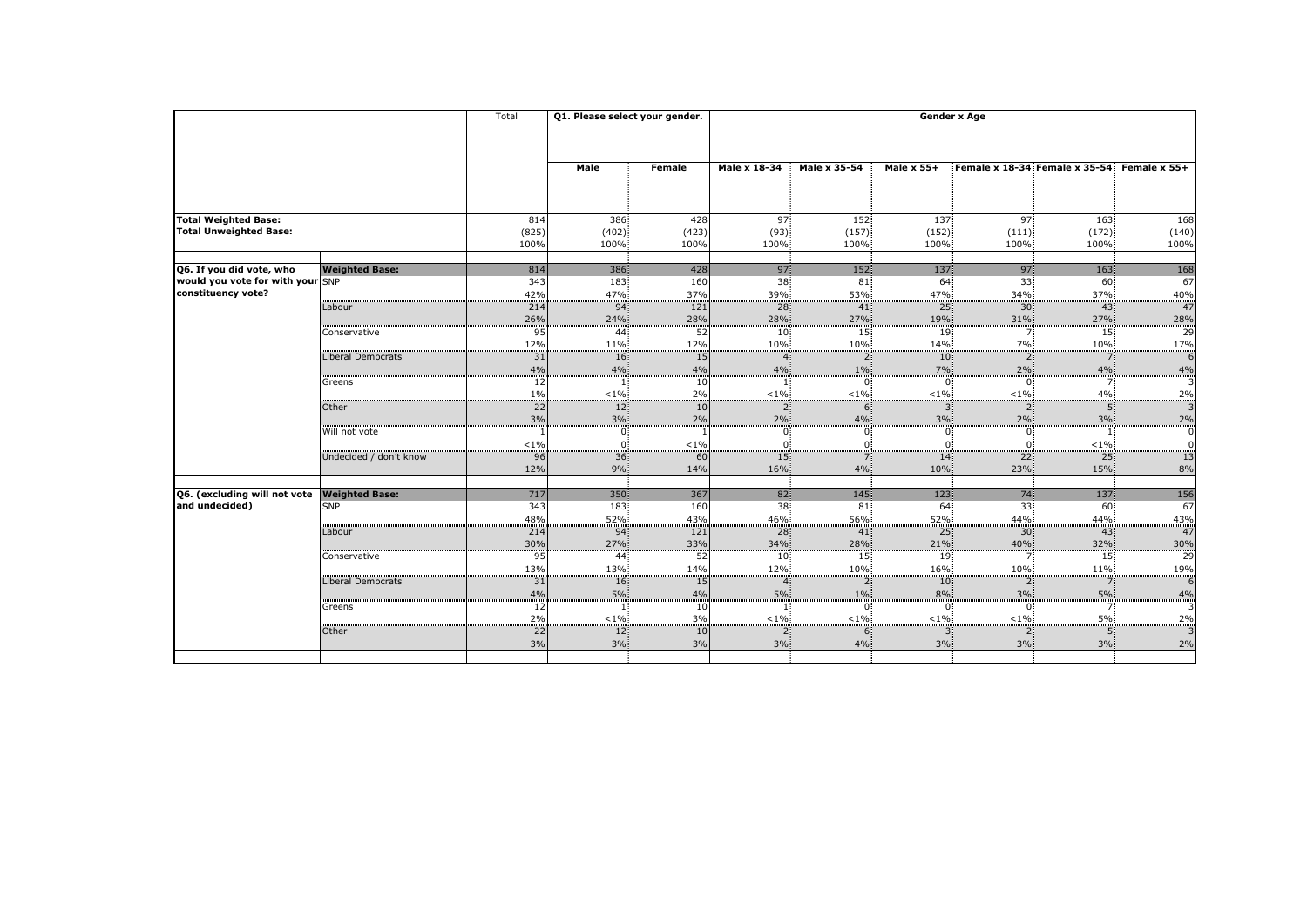| <b>Male</b><br>Male x 18-34<br><b>Male x 35-54</b><br><b>Male x 55+</b><br>Female x 18-34 Female x 35-54 Female x 55+<br><b>Female</b><br>386<br>152<br>97 <sup>3</sup><br><b>Total Weighted Base:</b><br>428<br>97 <sup>3</sup><br>137<br>163<br>814<br><b>Total Unweighted Base:</b><br>(402)<br>(825)<br>(423)<br>(93)<br>(157)<br>(152)<br>(172)<br>(111)<br>100%<br>100%<br>100%<br>100%<br>100%<br>100%<br>100%<br>100%<br>97<br>97<br>Q7. And who would you vote Weighted Base:<br>814<br>386<br>428<br>152<br>137<br>163<br>for with your regional vote?<br>186<br>38<br><b>SNP</b><br>337<br>151<br>42<br>82<br>62<br>56<br>35%<br>41%<br>48%<br>43%<br>54%<br>46%<br>39%<br>35%<br>179<br>65<br>15 <sup>1</sup><br>27<br>35 <sup>3</sup><br>Labour<br>114<br>30 <sub>1</sub><br>21<br>17%<br>22%<br>27%<br>20%<br>15%<br>28%<br>21%<br>15%<br>16<br>91<br>44<br>15 <sup>2</sup><br>18 <sup>3</sup><br>Conservative<br>48<br> 11 <br>6<br>11%<br>11%<br>11%<br>10%<br>13%<br>6%<br>10%<br>11%<br>21<br>41<br>20 <sub>1</sub><br>8 <sup>1</sup><br>5 <sup>1</sup><br>9<br>Greens<br>7.<br>5%<br>8%<br>5%<br>5%<br>3%<br>5%<br>$< 1\%$<br>$5\%$<br>Liberal Democrats<br>30<br>13 <sup>2</sup><br>5 <sup>1</sup><br>2 <sub>1</sub><br>10 <sup>1</sup><br>17<br>6 <sub>1</sub><br>4%<br>5%<br>3%<br>5%<br>2%<br>4%<br>$1\%$<br>6%<br>Other<br>28<br>16<br>12<br>11 <sub>1</sub><br>2 <sub>1</sub><br>$\overline{4}$<br>4<br>3%<br>7%<br>3%<br>4%<br>$1\%$<br>$2\%$<br>3%<br>3%<br>Will not vote<br>$\overline{0}$<br>$\mathbf{0}$<br>$\mathbf{1}$<br>$\Omega$<br>${<}1\%$<br>$< 1\%$<br>$< 1\%$<br>$< 1\%$<br>$< 1\%$<br>0<br>Undecided / don't know<br>107<br>66<br>16<br>7.<br>21<br>32 <sub>1</sub><br>41<br>18<br>15%<br>13%<br>11%<br>16%<br>5%<br>13%<br>22%<br>20%<br>361<br>75<br>Q7. (excluding will not vote<br><b>Weighted Base:</b><br>705<br>344<br>81 <sup>3</sup><br>145<br>118<br>130<br>42<br>38<br>and undecided)<br><b>SNP</b><br>337<br>186<br>82<br>62<br>56<br>151<br>54%<br>42%<br>48%<br>51%<br>57%<br>53%<br>50%<br>43%<br>15<br>27<br>$\overline{35}$<br>179<br>65<br>30 <sub>1</sub><br>21<br>Labour<br>114<br>25%<br>31%<br>18%<br>36%<br>27%<br>19%<br>18%<br>20%<br>15 <sup>1</sup><br>91<br>48<br>11<br>18<br>6 <sup>1</sup><br>16<br>Conservative<br>44<br>13%<br>15%<br>$8\%$<br>12%<br>13%<br>13%<br>13%<br>11%<br>20 <sub>1</sub><br>21<br>8 <sup>1</sup><br>∃ٍ9<br>41<br>Greens<br>$6\%$<br>6%<br>6%<br>10%<br>3%<br>6%<br>$1\%$<br>$7\%$<br>13<br>10 <sup>1</sup><br>Liberal Democrats<br>30<br>17<br>5 <sub>1</sub><br>2 <sub>1</sub><br>6 |  | Total | Q1. Please select your gender. |    | <b>Gender x Age</b> |       |    |       |    |                 |  |  |
|---------------------------------------------------------------------------------------------------------------------------------------------------------------------------------------------------------------------------------------------------------------------------------------------------------------------------------------------------------------------------------------------------------------------------------------------------------------------------------------------------------------------------------------------------------------------------------------------------------------------------------------------------------------------------------------------------------------------------------------------------------------------------------------------------------------------------------------------------------------------------------------------------------------------------------------------------------------------------------------------------------------------------------------------------------------------------------------------------------------------------------------------------------------------------------------------------------------------------------------------------------------------------------------------------------------------------------------------------------------------------------------------------------------------------------------------------------------------------------------------------------------------------------------------------------------------------------------------------------------------------------------------------------------------------------------------------------------------------------------------------------------------------------------------------------------------------------------------------------------------------------------------------------------------------------------------------------------------------------------------------------------------------------------------------------------------------------------------------------------------------------------------------------------------------------------------------------------------------------------------------------------------------------------------------------------------------------------------------------------------------------------------------------------------------------------------------------------------------------------------------------------------------------------------------------------------------------------|--|-------|--------------------------------|----|---------------------|-------|----|-------|----|-----------------|--|--|
|                                                                                                                                                                                                                                                                                                                                                                                                                                                                                                                                                                                                                                                                                                                                                                                                                                                                                                                                                                                                                                                                                                                                                                                                                                                                                                                                                                                                                                                                                                                                                                                                                                                                                                                                                                                                                                                                                                                                                                                                                                                                                                                                                                                                                                                                                                                                                                                                                                                                                                                                                                                       |  |       |                                |    |                     |       |    |       |    |                 |  |  |
|                                                                                                                                                                                                                                                                                                                                                                                                                                                                                                                                                                                                                                                                                                                                                                                                                                                                                                                                                                                                                                                                                                                                                                                                                                                                                                                                                                                                                                                                                                                                                                                                                                                                                                                                                                                                                                                                                                                                                                                                                                                                                                                                                                                                                                                                                                                                                                                                                                                                                                                                                                                       |  |       |                                |    |                     |       |    |       |    |                 |  |  |
|                                                                                                                                                                                                                                                                                                                                                                                                                                                                                                                                                                                                                                                                                                                                                                                                                                                                                                                                                                                                                                                                                                                                                                                                                                                                                                                                                                                                                                                                                                                                                                                                                                                                                                                                                                                                                                                                                                                                                                                                                                                                                                                                                                                                                                                                                                                                                                                                                                                                                                                                                                                       |  |       |                                |    |                     |       |    |       |    |                 |  |  |
|                                                                                                                                                                                                                                                                                                                                                                                                                                                                                                                                                                                                                                                                                                                                                                                                                                                                                                                                                                                                                                                                                                                                                                                                                                                                                                                                                                                                                                                                                                                                                                                                                                                                                                                                                                                                                                                                                                                                                                                                                                                                                                                                                                                                                                                                                                                                                                                                                                                                                                                                                                                       |  |       |                                |    |                     |       |    |       |    | 168             |  |  |
|                                                                                                                                                                                                                                                                                                                                                                                                                                                                                                                                                                                                                                                                                                                                                                                                                                                                                                                                                                                                                                                                                                                                                                                                                                                                                                                                                                                                                                                                                                                                                                                                                                                                                                                                                                                                                                                                                                                                                                                                                                                                                                                                                                                                                                                                                                                                                                                                                                                                                                                                                                                       |  |       |                                |    |                     |       |    |       |    | (140)<br>100%   |  |  |
|                                                                                                                                                                                                                                                                                                                                                                                                                                                                                                                                                                                                                                                                                                                                                                                                                                                                                                                                                                                                                                                                                                                                                                                                                                                                                                                                                                                                                                                                                                                                                                                                                                                                                                                                                                                                                                                                                                                                                                                                                                                                                                                                                                                                                                                                                                                                                                                                                                                                                                                                                                                       |  |       |                                |    |                     |       |    |       |    | 168             |  |  |
|                                                                                                                                                                                                                                                                                                                                                                                                                                                                                                                                                                                                                                                                                                                                                                                                                                                                                                                                                                                                                                                                                                                                                                                                                                                                                                                                                                                                                                                                                                                                                                                                                                                                                                                                                                                                                                                                                                                                                                                                                                                                                                                                                                                                                                                                                                                                                                                                                                                                                                                                                                                       |  |       |                                |    |                     |       |    |       |    | 56              |  |  |
|                                                                                                                                                                                                                                                                                                                                                                                                                                                                                                                                                                                                                                                                                                                                                                                                                                                                                                                                                                                                                                                                                                                                                                                                                                                                                                                                                                                                                                                                                                                                                                                                                                                                                                                                                                                                                                                                                                                                                                                                                                                                                                                                                                                                                                                                                                                                                                                                                                                                                                                                                                                       |  |       |                                |    |                     |       |    |       |    | 33%<br>52       |  |  |
|                                                                                                                                                                                                                                                                                                                                                                                                                                                                                                                                                                                                                                                                                                                                                                                                                                                                                                                                                                                                                                                                                                                                                                                                                                                                                                                                                                                                                                                                                                                                                                                                                                                                                                                                                                                                                                                                                                                                                                                                                                                                                                                                                                                                                                                                                                                                                                                                                                                                                                                                                                                       |  |       |                                |    |                     |       |    |       |    | 31%             |  |  |
|                                                                                                                                                                                                                                                                                                                                                                                                                                                                                                                                                                                                                                                                                                                                                                                                                                                                                                                                                                                                                                                                                                                                                                                                                                                                                                                                                                                                                                                                                                                                                                                                                                                                                                                                                                                                                                                                                                                                                                                                                                                                                                                                                                                                                                                                                                                                                                                                                                                                                                                                                                                       |  |       |                                |    |                     |       |    |       |    | 26<br>15%       |  |  |
|                                                                                                                                                                                                                                                                                                                                                                                                                                                                                                                                                                                                                                                                                                                                                                                                                                                                                                                                                                                                                                                                                                                                                                                                                                                                                                                                                                                                                                                                                                                                                                                                                                                                                                                                                                                                                                                                                                                                                                                                                                                                                                                                                                                                                                                                                                                                                                                                                                                                                                                                                                                       |  |       |                                |    |                     |       |    |       |    | 11<br>7%        |  |  |
|                                                                                                                                                                                                                                                                                                                                                                                                                                                                                                                                                                                                                                                                                                                                                                                                                                                                                                                                                                                                                                                                                                                                                                                                                                                                                                                                                                                                                                                                                                                                                                                                                                                                                                                                                                                                                                                                                                                                                                                                                                                                                                                                                                                                                                                                                                                                                                                                                                                                                                                                                                                       |  |       |                                |    |                     |       |    |       |    |                 |  |  |
|                                                                                                                                                                                                                                                                                                                                                                                                                                                                                                                                                                                                                                                                                                                                                                                                                                                                                                                                                                                                                                                                                                                                                                                                                                                                                                                                                                                                                                                                                                                                                                                                                                                                                                                                                                                                                                                                                                                                                                                                                                                                                                                                                                                                                                                                                                                                                                                                                                                                                                                                                                                       |  |       |                                |    |                     |       |    |       |    | 3%              |  |  |
|                                                                                                                                                                                                                                                                                                                                                                                                                                                                                                                                                                                                                                                                                                                                                                                                                                                                                                                                                                                                                                                                                                                                                                                                                                                                                                                                                                                                                                                                                                                                                                                                                                                                                                                                                                                                                                                                                                                                                                                                                                                                                                                                                                                                                                                                                                                                                                                                                                                                                                                                                                                       |  |       |                                |    |                     |       |    |       |    | 3%              |  |  |
|                                                                                                                                                                                                                                                                                                                                                                                                                                                                                                                                                                                                                                                                                                                                                                                                                                                                                                                                                                                                                                                                                                                                                                                                                                                                                                                                                                                                                                                                                                                                                                                                                                                                                                                                                                                                                                                                                                                                                                                                                                                                                                                                                                                                                                                                                                                                                                                                                                                                                                                                                                                       |  |       |                                |    |                     |       |    |       |    |                 |  |  |
|                                                                                                                                                                                                                                                                                                                                                                                                                                                                                                                                                                                                                                                                                                                                                                                                                                                                                                                                                                                                                                                                                                                                                                                                                                                                                                                                                                                                                                                                                                                                                                                                                                                                                                                                                                                                                                                                                                                                                                                                                                                                                                                                                                                                                                                                                                                                                                                                                                                                                                                                                                                       |  |       |                                |    |                     |       |    |       |    | 13              |  |  |
|                                                                                                                                                                                                                                                                                                                                                                                                                                                                                                                                                                                                                                                                                                                                                                                                                                                                                                                                                                                                                                                                                                                                                                                                                                                                                                                                                                                                                                                                                                                                                                                                                                                                                                                                                                                                                                                                                                                                                                                                                                                                                                                                                                                                                                                                                                                                                                                                                                                                                                                                                                                       |  |       |                                |    |                     |       |    |       |    | 8%              |  |  |
|                                                                                                                                                                                                                                                                                                                                                                                                                                                                                                                                                                                                                                                                                                                                                                                                                                                                                                                                                                                                                                                                                                                                                                                                                                                                                                                                                                                                                                                                                                                                                                                                                                                                                                                                                                                                                                                                                                                                                                                                                                                                                                                                                                                                                                                                                                                                                                                                                                                                                                                                                                                       |  |       |                                |    |                     |       |    |       |    | 156             |  |  |
|                                                                                                                                                                                                                                                                                                                                                                                                                                                                                                                                                                                                                                                                                                                                                                                                                                                                                                                                                                                                                                                                                                                                                                                                                                                                                                                                                                                                                                                                                                                                                                                                                                                                                                                                                                                                                                                                                                                                                                                                                                                                                                                                                                                                                                                                                                                                                                                                                                                                                                                                                                                       |  |       |                                |    |                     |       |    |       |    | 56              |  |  |
|                                                                                                                                                                                                                                                                                                                                                                                                                                                                                                                                                                                                                                                                                                                                                                                                                                                                                                                                                                                                                                                                                                                                                                                                                                                                                                                                                                                                                                                                                                                                                                                                                                                                                                                                                                                                                                                                                                                                                                                                                                                                                                                                                                                                                                                                                                                                                                                                                                                                                                                                                                                       |  |       |                                |    |                     |       |    |       |    | 36%<br>52       |  |  |
|                                                                                                                                                                                                                                                                                                                                                                                                                                                                                                                                                                                                                                                                                                                                                                                                                                                                                                                                                                                                                                                                                                                                                                                                                                                                                                                                                                                                                                                                                                                                                                                                                                                                                                                                                                                                                                                                                                                                                                                                                                                                                                                                                                                                                                                                                                                                                                                                                                                                                                                                                                                       |  |       |                                |    |                     |       |    |       |    | 33%             |  |  |
|                                                                                                                                                                                                                                                                                                                                                                                                                                                                                                                                                                                                                                                                                                                                                                                                                                                                                                                                                                                                                                                                                                                                                                                                                                                                                                                                                                                                                                                                                                                                                                                                                                                                                                                                                                                                                                                                                                                                                                                                                                                                                                                                                                                                                                                                                                                                                                                                                                                                                                                                                                                       |  |       |                                |    |                     |       |    |       |    | $\overline{26}$ |  |  |
|                                                                                                                                                                                                                                                                                                                                                                                                                                                                                                                                                                                                                                                                                                                                                                                                                                                                                                                                                                                                                                                                                                                                                                                                                                                                                                                                                                                                                                                                                                                                                                                                                                                                                                                                                                                                                                                                                                                                                                                                                                                                                                                                                                                                                                                                                                                                                                                                                                                                                                                                                                                       |  |       |                                |    |                     |       |    |       |    | 17%<br>11       |  |  |
|                                                                                                                                                                                                                                                                                                                                                                                                                                                                                                                                                                                                                                                                                                                                                                                                                                                                                                                                                                                                                                                                                                                                                                                                                                                                                                                                                                                                                                                                                                                                                                                                                                                                                                                                                                                                                                                                                                                                                                                                                                                                                                                                                                                                                                                                                                                                                                                                                                                                                                                                                                                       |  |       |                                |    |                     |       |    |       |    | 7%              |  |  |
|                                                                                                                                                                                                                                                                                                                                                                                                                                                                                                                                                                                                                                                                                                                                                                                                                                                                                                                                                                                                                                                                                                                                                                                                                                                                                                                                                                                                                                                                                                                                                                                                                                                                                                                                                                                                                                                                                                                                                                                                                                                                                                                                                                                                                                                                                                                                                                                                                                                                                                                                                                                       |  | 4%    | $4\%$                          | 5% | $6\%$               | $1\%$ | 5% | $2\%$ | 8% | 3%              |  |  |
| 16<br>28<br>Other<br>12<br> 11 <br>2 <sub>1</sub><br>$\overline{4}$<br>4<br>3%                                                                                                                                                                                                                                                                                                                                                                                                                                                                                                                                                                                                                                                                                                                                                                                                                                                                                                                                                                                                                                                                                                                                                                                                                                                                                                                                                                                                                                                                                                                                                                                                                                                                                                                                                                                                                                                                                                                                                                                                                                                                                                                                                                                                                                                                                                                                                                                                                                                                                                        |  |       |                                |    |                     |       |    |       |    | 3%              |  |  |
| 5%<br>3%<br>$2\%$<br>$7\%$<br>3%<br>3%<br>4%                                                                                                                                                                                                                                                                                                                                                                                                                                                                                                                                                                                                                                                                                                                                                                                                                                                                                                                                                                                                                                                                                                                                                                                                                                                                                                                                                                                                                                                                                                                                                                                                                                                                                                                                                                                                                                                                                                                                                                                                                                                                                                                                                                                                                                                                                                                                                                                                                                                                                                                                          |  |       |                                |    |                     |       |    |       |    |                 |  |  |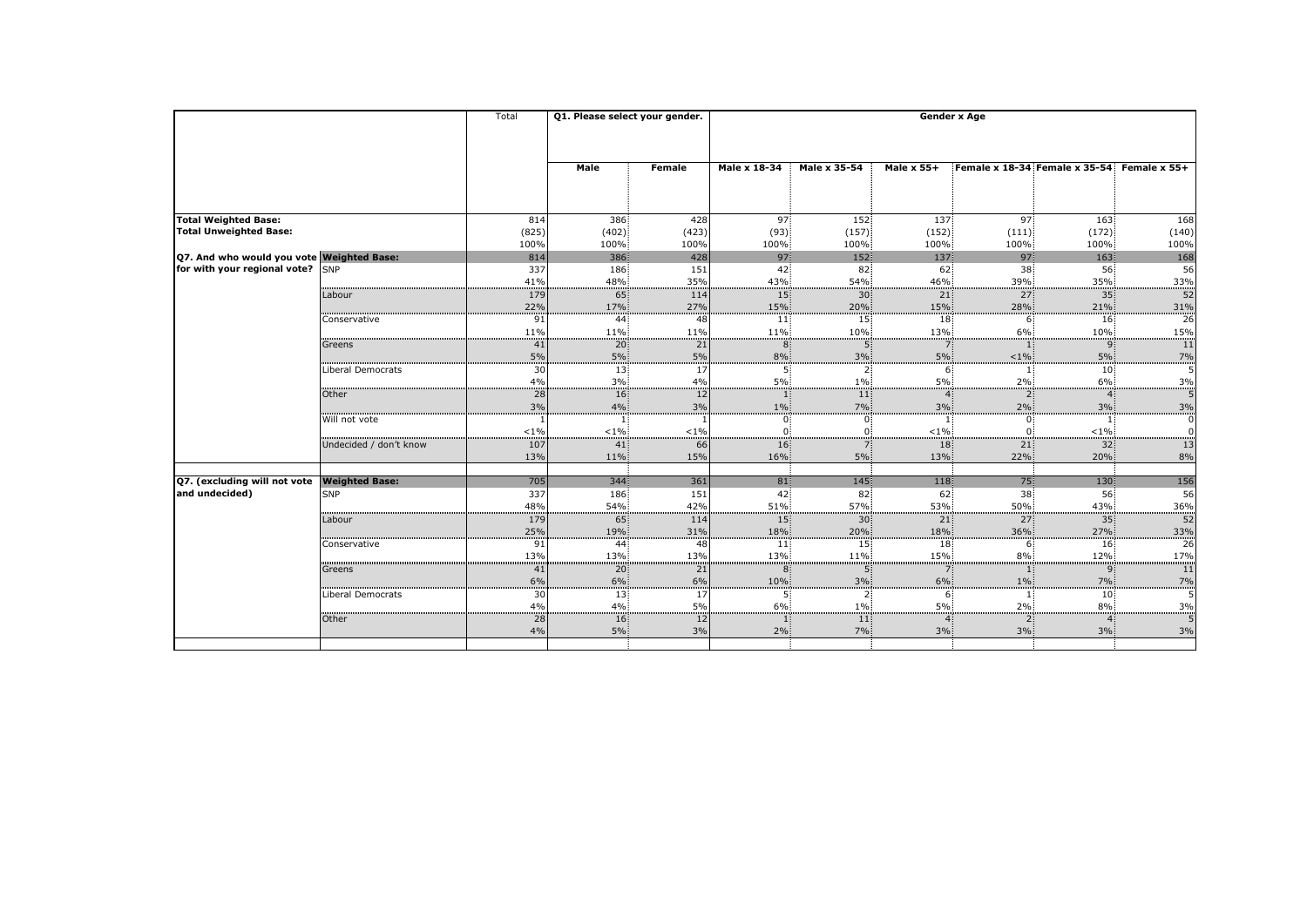|                                                                                                                                                                                                 | Total                 | Q1. Please select your gender. |         | <b>Gender x Age</b> |              |                     |                   |                  |                                      |              |  |  |
|-------------------------------------------------------------------------------------------------------------------------------------------------------------------------------------------------|-----------------------|--------------------------------|---------|---------------------|--------------|---------------------|-------------------|------------------|--------------------------------------|--------------|--|--|
|                                                                                                                                                                                                 |                       |                                |         |                     |              |                     |                   |                  |                                      |              |  |  |
|                                                                                                                                                                                                 |                       |                                | Male    | Female              | Male x 18-34 | <b>Male x 35-54</b> | <b>Male x 55+</b> |                  | <b>Female x 18-34 Female x 35-54</b> | Female x 55+ |  |  |
|                                                                                                                                                                                                 |                       |                                |         |                     |              |                     |                   |                  |                                      |              |  |  |
|                                                                                                                                                                                                 |                       |                                |         |                     |              |                     |                   |                  |                                      |              |  |  |
| <b>Total Weighted Base:</b>                                                                                                                                                                     |                       | 814                            | 386     | 428                 | 97           | 152                 | 137               | 97               | 163                                  | 168          |  |  |
| <b>Total Unweighted Base:</b>                                                                                                                                                                   |                       | (825)                          | (402)   | (423)               | (93)         | (157)               | (152)             | (111)            | (172)                                | (140)        |  |  |
|                                                                                                                                                                                                 |                       | 100%                           | 100%    | 100%                | 100%         | 100%                | 100%              | 100%             | 100%                                 | 100%         |  |  |
| As you may know, the Scottish                                                                                                                                                                   | <b>Weighted Base:</b> | 851                            | 406     | 445                 | 109          | 160                 | 137               | 102 <sub>1</sub> | 166                                  | 177          |  |  |
| government intends to hold a                                                                                                                                                                    | Yes                   | 312                            | 185     | 126                 | 50           | 81                  | 54                | 30               | 55                                   | 41           |  |  |
| referendum next year on Scotland<br>becoming a country independent                                                                                                                              |                       | 37%                            | 46%     | 28%                 | 46%          | 51%                 | 39%               | 30%              | 33%                                  | 23%          |  |  |
| from the rest of the United<br>Kingdom. The question on the<br>ballot is expected to be as below.<br>How would you vote in this<br>referendum?<br>Should Scotland be an<br>independent country? | <b>No</b>             | 394                            | 160     | 234                 | 35           | 55                  | 69                | 50               | 82                                   | 101          |  |  |
|                                                                                                                                                                                                 |                       | 46%                            | 39%     | 53%                 | 32%          | 35%                 | 50%               | 49%              | 50%                                  | 57%          |  |  |
|                                                                                                                                                                                                 | Undecided             | 145                            | 60      | 85                  | 23           | 23                  | 14                | 21               | 28                                   | 35           |  |  |
|                                                                                                                                                                                                 |                       | 17%                            | 15%     | 19%                 | 21%          | 14%                 | 11%               | 21%              | 17%                                  | 20%          |  |  |
|                                                                                                                                                                                                 | Would not vote        | $< 1\%$                        | $< 1\%$ |                     |              | $< 1\%$             |                   |                  | $\overline{0}$                       |              |  |  |
|                                                                                                                                                                                                 |                       |                                |         |                     |              |                     |                   |                  |                                      |              |  |  |